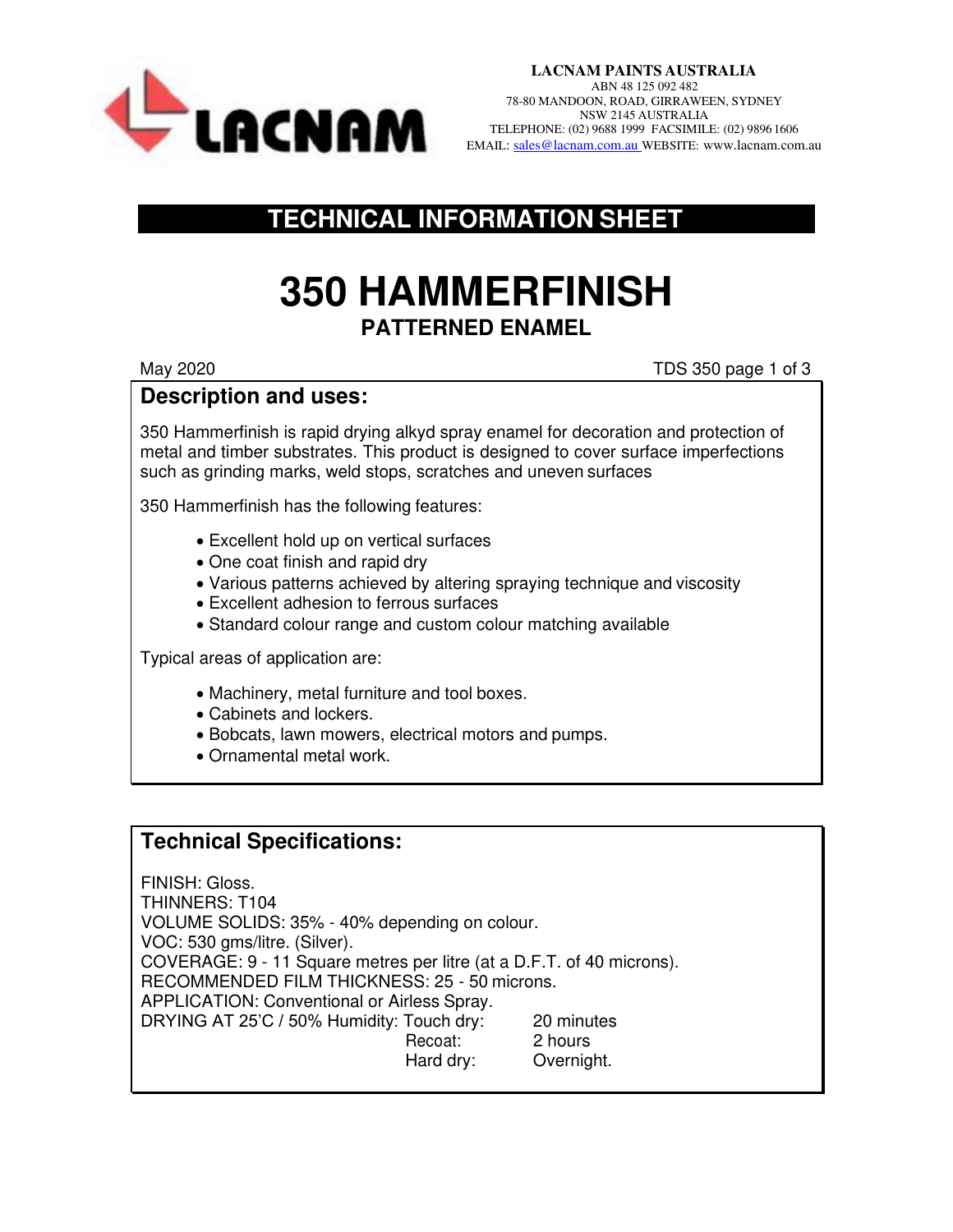## **350 HAMMERFINISH**

| May 2020                                      |                      |  | TDS 350 page 2 of 3                         |  |  |  |  |
|-----------------------------------------------|----------------------|--|---------------------------------------------|--|--|--|--|
| <b>APPLICATION DETAILS - PAINTING SYSTEMS</b> |                      |  |                                             |  |  |  |  |
| $D.F.T.$ um                                   |                      |  |                                             |  |  |  |  |
| System                                        | 1 <sup>st</sup> Coat |  | 40-60 210 Metalprime (thinner T102 or T104) |  |  |  |  |
|                                               | $2^{nd}$ Coat        |  | 25-50 350 Hammerfinish (thinner T104)       |  |  |  |  |

| $D.F.T.$ um |                      |  |                                                                        |  |  |
|-------------|----------------------|--|------------------------------------------------------------------------|--|--|
| System      | 1 <sup>st</sup> Coat |  | $\vert$ 5-10 $\vert$ 258 Twin Pack Etch or 260 Key-Coat (thinner T166) |  |  |
|             | $2^{nd}$ Coat        |  | $\vert$ 25-50 $\vert$ 350 Hammerfinish (thinner T104)                  |  |  |

| $D.F.T.$ um |                      |  |                                                          |  |
|-------------|----------------------|--|----------------------------------------------------------|--|
| Svstem      | 1 <sup>st</sup> Coat |  | 40-60 240 Lacquer Primer Surfacer (thinner T130 or T134) |  |
|             | $2^{nd}$ Coat        |  | $25-50$   350 Hammerfinish (thinner T104)                |  |

| <b>APPLICATION DETAILS - SURFACE PREPARATION</b> |                                        |                    |  |  |  |  |
|--------------------------------------------------|----------------------------------------|--------------------|--|--|--|--|
| <b>SUBSTRATE</b>                                 | <b>DETAILS</b>                         | <b>RECOMMENDED</b> |  |  |  |  |
|                                                  |                                        | <b>SYSTEM</b>      |  |  |  |  |
| <b>Steel</b>                                     | Power tool clean to AS1627.2 class 2   | 1. 2               |  |  |  |  |
|                                                  | Or abrasive blast clean to AS1627.4    |                    |  |  |  |  |
|                                                  | Class 2.                               |                    |  |  |  |  |
| Aluminum, Galvanized                             | Light abrasive blast or treat with 212 | っ                  |  |  |  |  |
| Steel or Zinc Anneal                             | <b>Metal Clean</b>                     |                    |  |  |  |  |
| Timber (Closed Grain)                            | Sand if necessary and dust down before | З                  |  |  |  |  |
|                                                  | painting.                              |                    |  |  |  |  |

## **Surface Preparation:**

- When overcoating; Aged paint coatings should be tested for adhesion using Crosshatch or Crosscut methods. If aged paint coating lifts remove it.
- Remove all rust, oxides, millscale and lose paint from metal surface.
- Round off all sharp edges, welding joints and weld spatter.
- All surfaces to be painted should be clean and free from dust, dirt, oil, grease and moisture.
- All abrasive blast clean ferrous surfaces should be coated within 4 hours to avoid flash rusting.
- Do not apply at temperatures below 5' Celsius. Do not apply at relative humidity above 85%, or when the substrate surface is less than 3' Celsius above dewpoint.

**Equipment Application:** (Conventional or Airless Spray Recommended). As a Guide Use:

Brush or Roller - Not Suitable.

Conventional Spray - 1.3 -2.0mm tip (or equivalent). Pressure pot set at 55 - 100kpa (8 - 15psi) and maintain gun air pressure 275 - 380kpa (40 -55psi).

Airless Spray - Use heavy-duty airless spray with 10 -15 "(0.25 – 0.38mm) plus tip and pump ratio 30:1